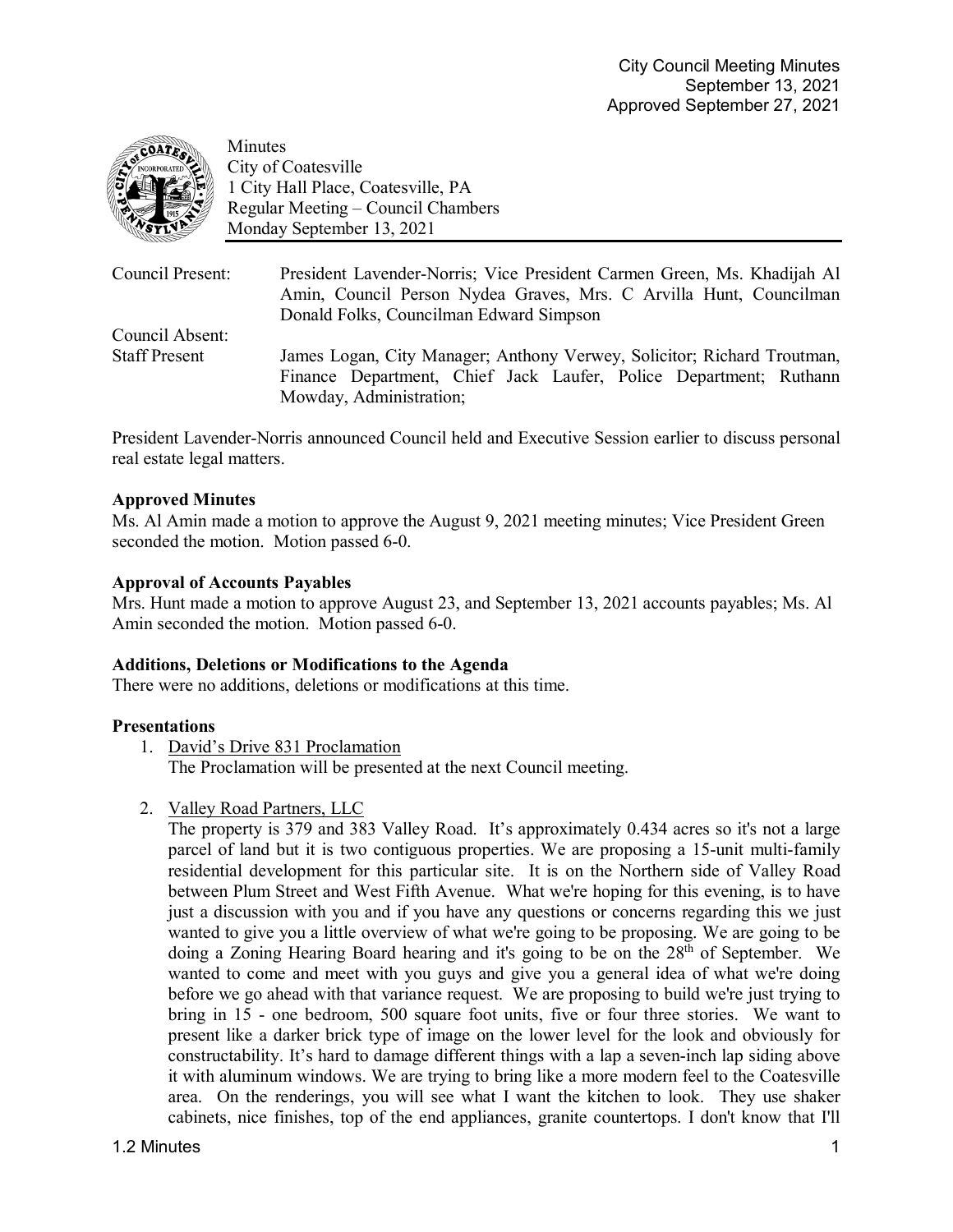### City Council Meeting Minutes September 13, 2021 Approved September 27, 2021

definitely use the brick backsplash, but it will have some type of nice backsplash on it. I'm just trying to give you an idea and a conceptual view of what we're trying to bring to you. The conceptual of the bathroom is the same thing. I'm trying to bring the young professionals that are successful from this City back to live here, for the people that are going to Downingtown and the more modern stuff is being built trying to bring them to the City of Coatesville. This is the idea, it's a smaller unit but it's going to be an open concept. It's going to feel a lot bigger than you think. What you see is what you get what. We are working on what amenities could be added to the building. As the construction manager of the project, as I start buying a project of value engineering. I start taking that extra money and I create a menu of what amenities I can start to afford. Part of the variances of the ground disturbance, like engineer talk about but we have a lot of ground insurance. I have to build a larger cleaning wall in the back of the property. No matter what I put there whether a smaller or bigger building, I haven't disturbed the back which is a cliff. I want to bring back that ugly dead weeded area back to life. The interior of the units will help to attract the younger people yeah. We're going to get this modern feel that kids pull in. This will begin development on this end of town. The apartments will be market rate.

The property itself is two separate parcels that would be combined under this application. The back is a steep slope and cuts across the entire right side. It is a pretty steep slope. Any type of development, with multi-family residents with off street parking, you're going to be well into that property well into the slope. I haven't gone as far as to really evaluate a detailed wall but give or take and of course it's going to vary but to kind of give you the extreme in the north east corner in that area is probably where I should say back here that dark line is the wall by the way wrapping around back in there would probably be the most extreme where it's probably about a 20-foot-high wall. I haven't really gotten into the engineering but estimating 20 feet and of course. It will slow down as you go east and west overall and again give or take but it's about a 250-foot-long wall. If you were to reduce the number of units down to the nine or ten that's permitted by zoning. The parking requirements still require us to have that parking lot obviously. A few less spaces but you would still have that same basic configuration and unfortunately still stuck with that same wall. It is an expensive site to develop no doubt about it. We are looking into an efficient layout certainly. We do have that we've noted and we did submit a concept plan to the City. The Zoning Officer was kind enough to give is an admittedly preliminary review. We got to feel we're validated. What we believe are the variances that what you're seeing in front of you would be required and there's four of them. The first one again is in fact the density, the allowable density on the well you're allowed 24 units per acre. The overall track I think mentioned is give or take 0.4 acres that would equate to 9.7 and we're asking the City to consider variance to about 15. The next two are dealing with the steep slope, your code does allow a certain percentage of slope disturbance and it's broken and it's broken down into two categories. There're the 15 to 25 slopes, you would imagine a lot of greater percentage disturbance of that and then the next category is the 25 plus and again because the site has so much steep slope we are asking for variances to exceed that allow the slope. I think ultimately, you're going to have most of the stormwater management under the parking lot. We are actually under the maximum low impervious which is the allowable 65 lot coverage. Again, this is just the initial plan but we're just shy of 60 at 59.6. There is green areas you see in the rendering but, that being said you do have a small area here that's open. I really don't think you're going to have, being realistic much ability to have storm management there. It might be a small surface system for water quality but ultimately, I think it would be a system, be it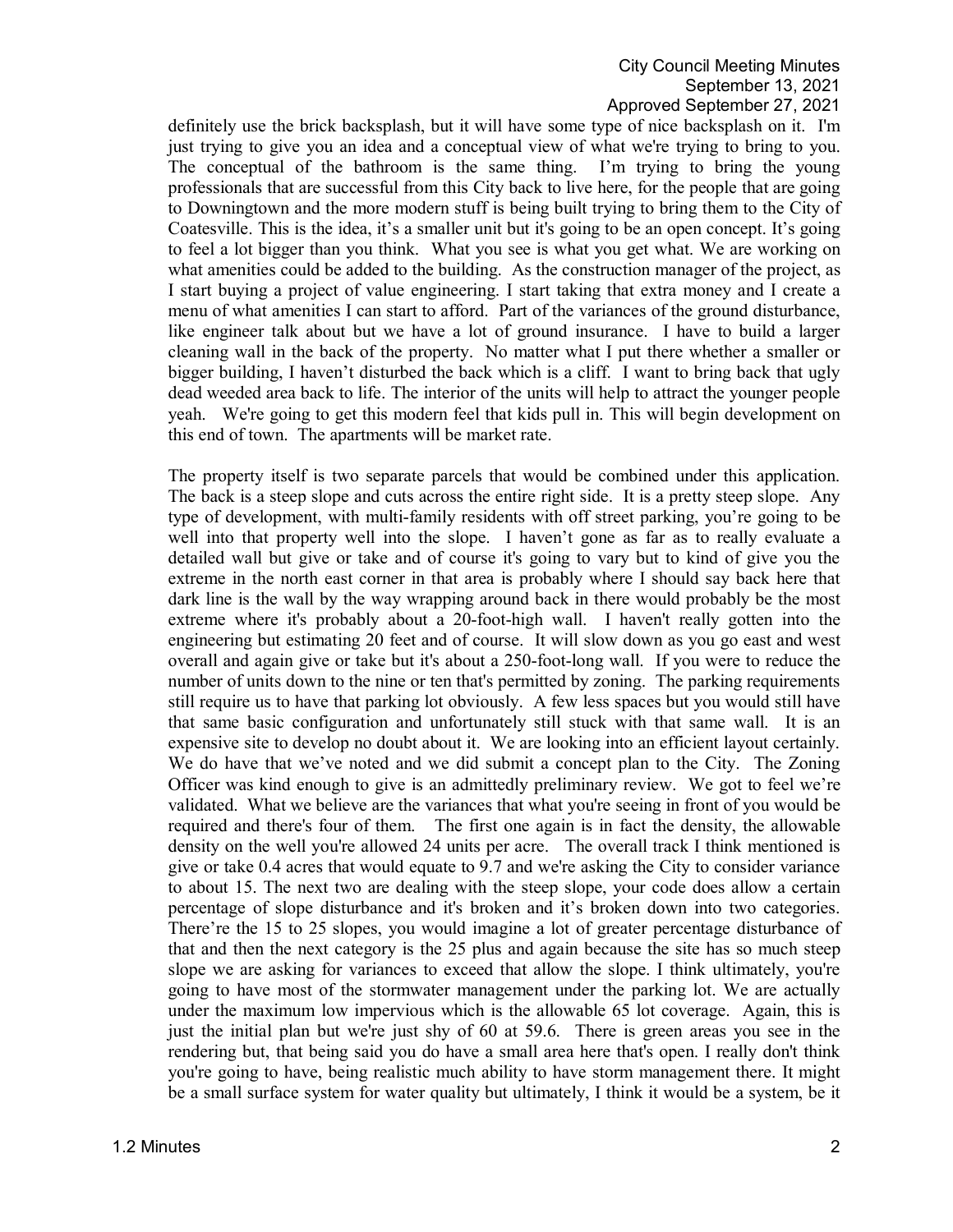**Discussion Items**

1. Meeting Minutes

There was no discussion on meeting minutes.

#### **Citizens Hearings – Regular Action Items Only (3 Minutes)**

There were no citizens comment on regular action items only at this time.

Vice President Green made a motion to close citizens hearings on regular action items only; Ms. Al Amin seconded the motion. Motion passed 7-0.

#### **Regular Action Items**

1. Receive and consider a motion to approve the Civil Service Commission Police Department Eligibility List and approve conditional offers from the Eligibility List.

Vice President Green made a motion to approve the Civil Service Commission Police Department Eligibility List and approve conditional offers from the eligibility list to Nicholas Thorburn; Thomas Mack; Brian Jefferson; Scott Lutte; and Christopher Fox; Mrs. Hunt seconded the motion. Motion passed 6-1. Councilperson Graves was the dissenting vote.

Chief Laufer provided a quick update on the part-time officer status. We gave our first test back in January of 2021 and list, we had four candidates, which came before council, having passed the background, psychological and physical. Of those four, only one of them still remains with us. He's now out from the incident from last week, which I'll touch on later on tonight. We are down to two part-time officers that are currently working for us, three, if you include the officer that's out on a job-related injury. So, we did have another test, which was given in the beginning of August. We had five individuals successfully complete their written and the oral and the initial background pre-employment screening packet. Those five we are recommending tonight that we go ahead and do conditional offer of employment for all five so that we can begin their background investigations and see if we can get them through the psychological, the medical and get them through their field officer training and get them on the street so they can help us. With our part-time officer position vacancies and therefore help us fill some holes in the schedule so that's why we're here tonight. We are asking for permission to go ahead and offer conditional office employment to all five. That will exhaust that list immediately but it just allows us to go ahead and start the background and try to expedite getting them into a position where they can help the City. We probably won't get all five totally through the process and the ones that we do may not stay with us for very long, as we saw we had four from the last list and we're down to one that's still employed with us. That's just a sign of the times that all Police Departments are facing, finding enough applicants to fill positions whether they're part-time or full-time. It's just the current policing environment that we're operating in. The part-time officer budget doesn't change, the hours are allocated it just gives us additional bodies from which to try to fill those hours because currently with only two part-time officers. We are not at a position where we could staff adequately and that would also help with overtime.

2. Receive and consider a motion to approve Winter Services Agreement for 2021/2022 Mr. Folks made a motion to approve the winter Services Agreement for 2021/2022; Ms. Al Amin seconded the motion. Motion passed 7-0.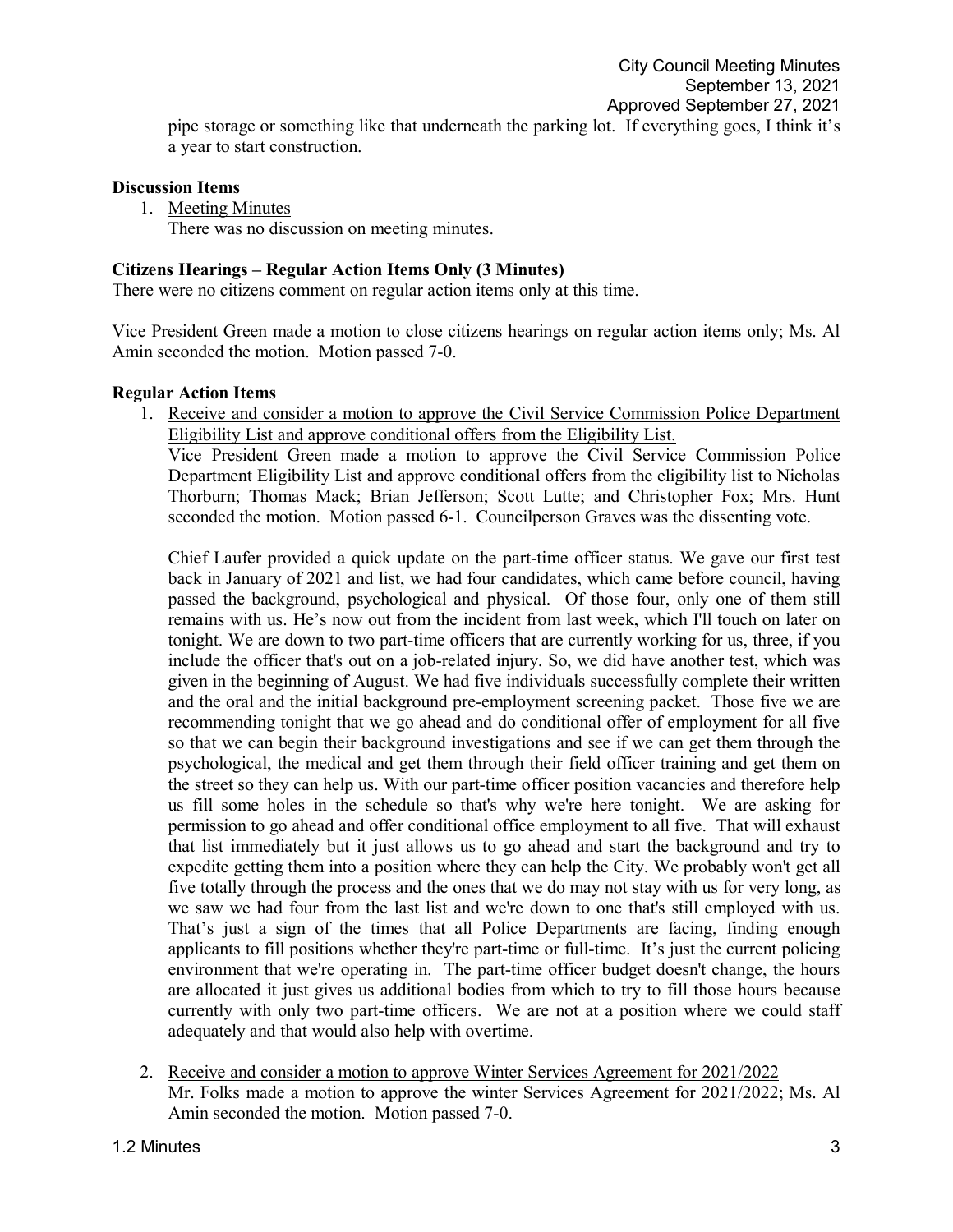3. Receive and consider a motion to approve reappointment of Jose Rios to the Civil Service Commission for the term 2021-2024; Bill Shaw to the Fire, Non-Union and Police Pension Commission for the term 2021-2022; Bill Shaw to the Planning Commission for the term 2021-2024; Clarence Norris to the Planning Commission for the term of 2021-2024; Jack Burkholder to the Redevelopment Authority for the term 2021-2024; Charles Thoman to the Zoning Hearing Board for the term 2021-2023 and appoint Jay Byerly to the Planning Commission for the term 2020-2023

Vice President Green made a motion to approve reappointment of Jose Rios to the Civil Service Commission for the term 2021-2024; Bill Shaw to the Fire, Non-Union and Police Pension Commission for the term 2021-2022; Bill Shaw to the Planning Commission for the term 2021-2024; Clarence Norris to the Planning Commission for the term of 2021-2024; Jack Burkholder to the Redevelopment Authority for the term 2021-2024; Charles Thoman to the Zoning Hearing Board for the term 2021-2023 and appoint Jay Byerly to the Planning Commission for the term 2020-2023; Mr. Folks seconded the motion. Motion passed 7-0.

President Lavender-Norris announced we have a running list of Boards and commission vacancies. I'm asking those of you that are here, if you would take the time to go over the list and see if you can fit in to help us out, because we need the vacancies filled in order to move things forward. So those of you that are here presently, and those of you that are viewing online, please consider joining the team.

Vice President Green made a motion to close action items only; Ms. Al Amin seconded the motion. Motion passed 7-0.

### **Reports**

1. Solicitor

Mr. Verwey announced he has worked on a zoning appeal for on behalf of the City with regard to 338 West Lancaster Avenue; worked on certain real estate and leasing matters; worked on the Emergency Declaration and Emergency Ordinance and advised the City administration on the Governor's Declaration of Emergency with regard to the flooding related to Hurricane Ida; and working as or serving as part of a work group that is amending the Zoning Ordinances for the City through a grant provided by the county.

# 2. City Manager

Mr. Huston provide the City Manager report. I would like to introduce Mr. Miles who is our intern for the next couple of months working in our offices here in the City. He got to hit the ground running right in the middle of the flood. It made it fun for him all right. A few quick updates. The Fire Department from Steve Dobson from the flood we had two weeks ago. 24 people were rescued by Fire Department crews; 22 incidents responded to in a 24-hour period of time; 60 houses have been reported damaged the assessments are underway but so far we have one condemned due to a collapsed basement wall; 59 uninhabitable due to utilities being shut off due to flooding; 23 houses have utilities being restored or authorized to be restored coming up soon. In addition, that if you've noticed the news the last couple of days FEMA and PEMA, President Biden has approved the FEMA applications for Coatesville residents and Coatesville residents. We'd like to remind residents the individual assistance form needs to be filled out and turned in. The forms can be found downstairs to the table in the lobby. If you know any friends or relatives who've been hit by the flood please pick up the assistance form and then as far as FEMA directly on the door or soon will be on our website. I know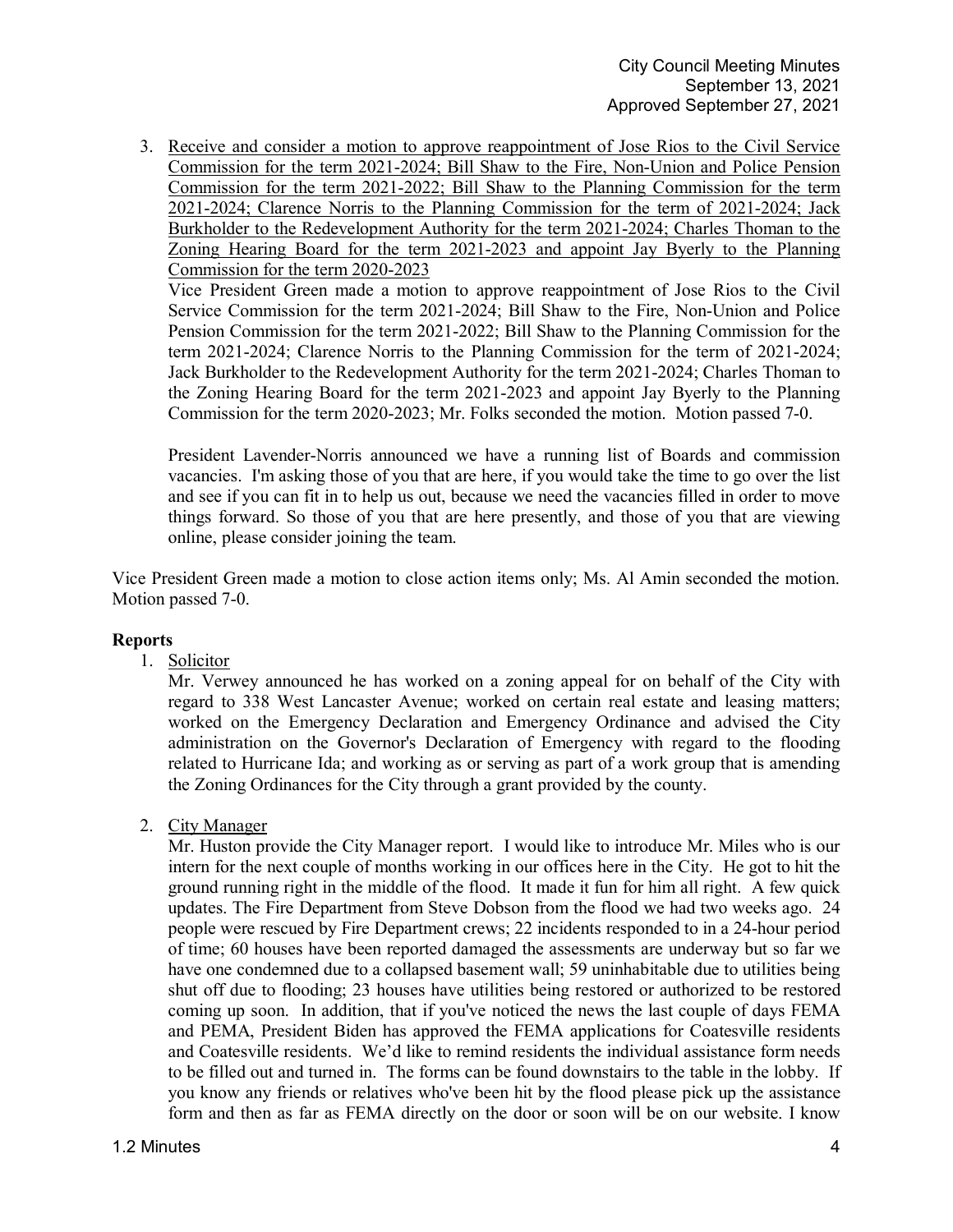### City Council Meeting Minutes September 13, 2021 Approved September 27, 2021

these are the actual phone numbers to call FEMA and for information on applications. These are being posted on our website for local residents to access now that we've been approved. Please document everything possible, photographs if you have your insurance policies handy make sure that you have insurance available. FEMA is here to help you but it is a rigorous process. The President did sign the emergency order so we are good to move forward on FEMA. Mr. Logan wanted me to thank and I want to thank because you know what we were doing here. Pastor Marshall's, all the volunteers through Jen and through the BVAA and that group. It was quite an ordeal to get everybody together and kind of mash this up in a couple of days. We want to thank all the government officials and state officials. We have done walkthroughs with them over the last couple of days. They are back again tomorrow or Wednesday for another walk through. The officials have been very open to the conversations we've had with them regarding what needs to be done in that area of the City particularly but there is damage everybody's heard about Fifth and Pennsylvania and Fifth and Olive. There are other flooding areas within the City. The Red Umbrella Fund was set up by Brandywine Health Foundation during the storm to take donations to directly help our resident. Everything will be matched by the Brandywine Foundation. We thank Vanessa and her gang. I want to thank Mr. Folks and Ms. Al Amin as I was on the phone with them constantly over the last two weeks. They were on the ground at Fifth and Olive on a regular basis helping coordinate. I think we ended up with 15 or 16, 30-yard dumpsters. We still have a few sitting out there. Mr. Folks is threatening to set up his semi police officers over there. I want to thank Charles Blosenski for getting cans down there as fast as they could and Eagle Disposal for getting things in and out as they did as well. Every community in Eastern Pennsylvania was asking for 30-yard dumpsters and we were able to acquire what we could as fast as we could.

The Route 30 and 82 realignment it is back on track. As you can see today they are putting down the rough course of paving around the concrete turn lane. We are still anticipating that to be done by the beginning of October. Hopefully, that'll only be about down to two to three weeks. The Coatesville Train Station bid packet was released back in August. We are anticipating openings here very soon to see what the bids are and that will be for a new train station about 300 feet east of the current train station. It will have 1500 parking spaces, improved lighting, crossing tracks, ADA compliant so many things going on with that train station and the old train station. The bids will be open for that as well for work to begin and get that going as well. We will hopefully have a space in the old train station very soon as well.

On special events, we had a job creation with a company out of Exton called United Safety. Everything went well. This is probably the  $7<sup>th</sup>$  or  $8<sup>th</sup>$  job fair the City has sponsored. Hopefully, we're helping Coatesville residents find that next level position. Friday night, we kicked off the Sounds of Summer Jazz series. It was a beautiful night. Hopefully, you get a chance to get out and enjoy it. Thursday, you can still buy tickets to the Grand Prixview party. Friday is the drive-in where cars are driving down main street. You can see classic cars being presented. Saturday is the race, beginning at 8 a.m. Be careful if you're driving on Lincoln Highway. Lincoln Highway will be closed beginning at 4:30 am on Saturday. The Brandywine Health Foundation and the City of Coatesville are sponsoring the Black Media Renaissance showcase that will be Sunday, September 26, 2021 at Gateway Park. The Black Media Renaissance initiative is to allow local artisans, food, music to be able to present stories of an impact for the local community especially in a minority community. That will be two weekends from today. Christmas is back in Coatesville in 2021. At Gateway, Park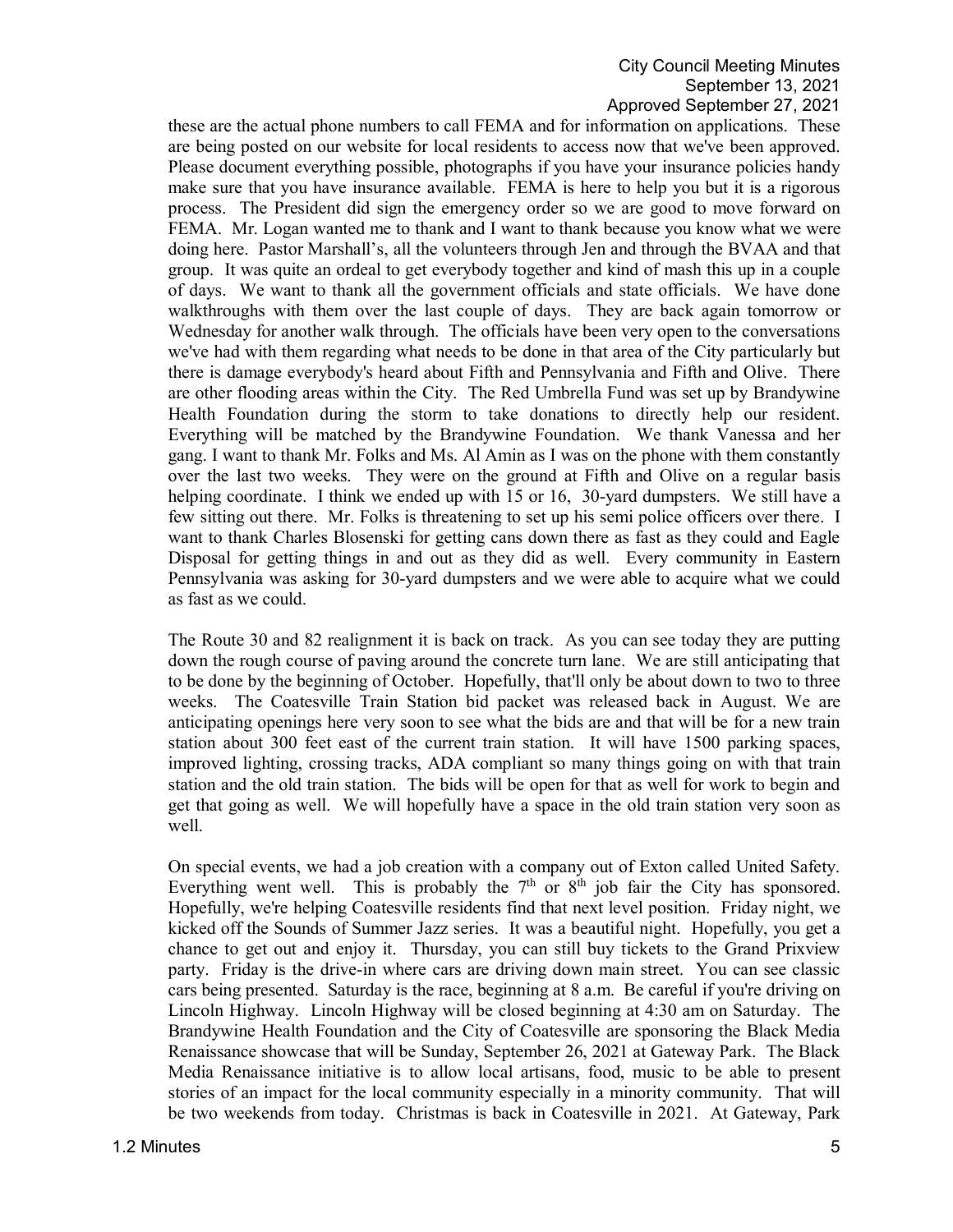Elite Therapy will be sponsoring along with Parks and Rec Commission, BVAA and Second Century Alliance Christmas Festivities.

3. Assistant City Manager

Mr. Huston announced the Information from the Chester County Health Department weekly summary. We are currently listed as "Substantial" for transmissions level which is level 3 on a scale of 4. This is a reduction however as the County was High the past two weeks crossing the 100-incident rate. Since our last meeting on August 9th the county has seen incident rates rise from 431 per week to 586 and now back to 492 cases this past week. The Percent of Positivity is currently at 6.53% - 564 positives out of 8,600 tests given. 4 weeks ago, that positivity was 468 or 5.2% of the test given. Vaccination rates are currently 58% are fully vaccinated up from 55% of all ages including the under 10 which are not approved for vaccines yet. 67% now have at least one shot. The highest vaccination rates are in the over 60 age group which isn't surprising as they were the early focus on vaccines. They are at 90% at least partially vaccinated. Here in the City there is no specific data there is however for the school districts. CASD peaked last week but still remains in the High category at  $105/100,000$ . That places us as a community  $3<sup>rd</sup>$  highest rate after Avon Grove and Twin Valley and just behind Downingtown and Oxford. City Hall has returned to normal office hours 8:30 to 5:00pm. We are asking that any visitor come masked when dealing with office staff. The service windows for the Codes and Finance departments will remain open until 4pm. Internally, all staff are to wear a mask when interacting in common areas but may remove the mask in their particular work space.

In the Public Works Department, it's been a tough couple of weeks bouncing back and forth between routine work and post flood cleanup work but they stayed on top of it pretty well. In the Codes Department, lots of work going on around the city, large and small, keeping the team hopping.

The Special Events Calendar is available at <https://www.coatesville.org/calendar/> There are a couple of things of note coming up for City residents: One more Pop Up and Shop Saturday, September 25 at 3<sup>rd</sup> and Lincoln and the next Sounds of Summer concert in Abdala Park – Friday, September 24th – 5:30pm to 9:30pm

4. Police Department

Chief Laufer announced we had 1862 calls for service through the Chester County 911 Center,  $2<sup>nd</sup>$  highest so far this year. June was the  $1<sup>st</sup>$  with 1866 calls. There was an additional 2713 calls that are handled with a log number at the front desk taking walk-ins and phone calls here at the City. In August we had four Narcan saves, two car seat installations. We did take delivery, we were out of car seats for a short time. We did take delivery of 100 car seats on last Friday. We are back in business as far as being able to provide that service to residents of the City should they need either an infant car seat or a booster seat along with professional installation and instruction on how to use that seat.

We had part-time officer Civil Service tests which I mentioned in August which we approved tonight five conditional offers of employment. We will get their background started. We also had National Night out on August 3rd where the officers were fortunate enough to catch some kids doing something positive here in the City. Through the support of David's Drive, we're able to present a good number of children with brand new bicycles as rewards for being caught doing something right, if you will for just being good citizens here in the City. It was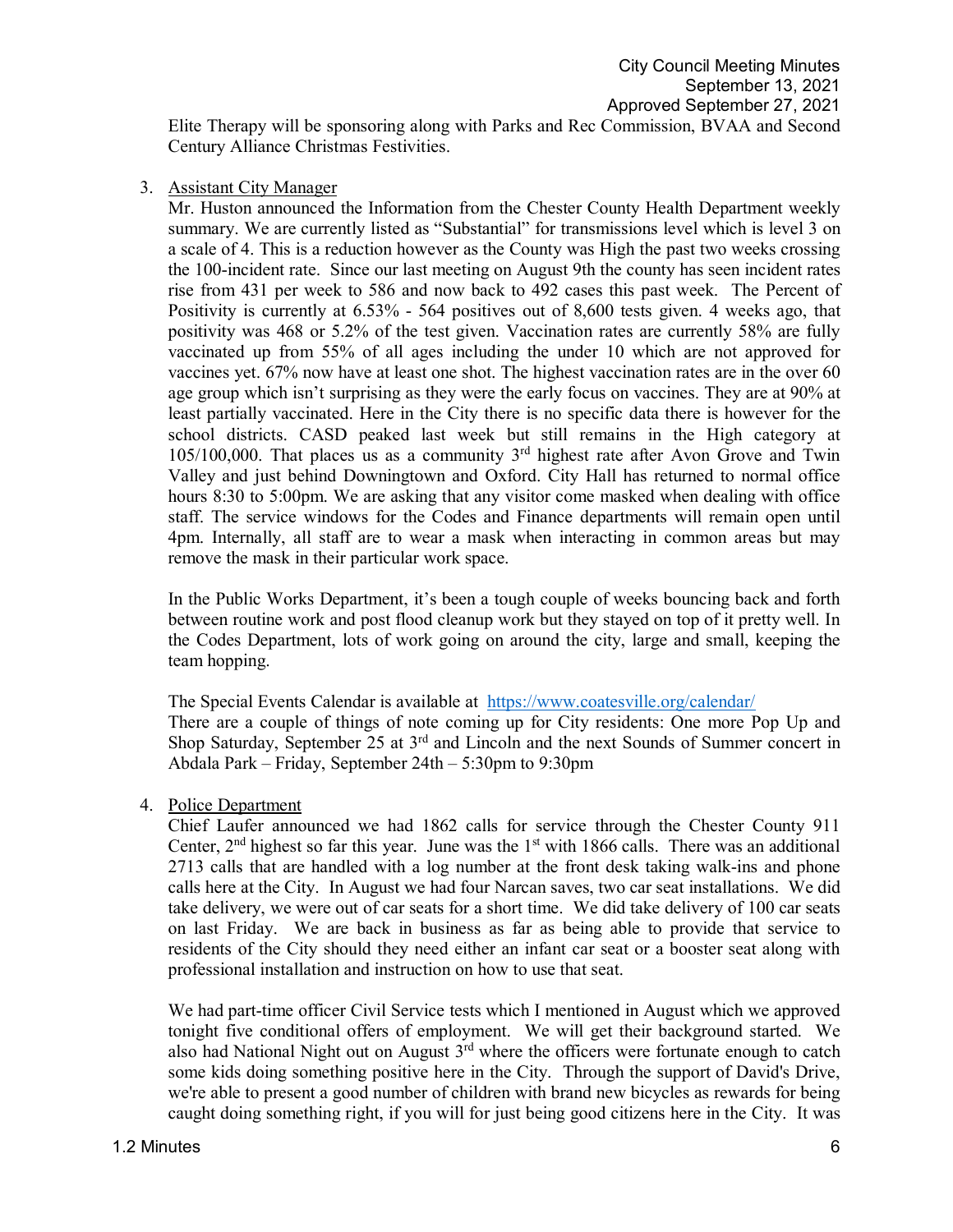exciting for us to be able to interact with them in a positive way and provide something through David's Drive which is a great activity that allows us to present bicycles to our kids here in the City. We are in the process of doing a Proclamation to recognize David's Drive. I know it was on the agenda for tonight but we just weren't able to get the scheduling done having canceled it from August so we will hopefully have Dave and his lovely wife here for the second council meeting in September to recognize their efforts here in the City. Just also to touch on what our Assistant City Manager was saying about the Police Officers in support of the Fire Company, you know we were on duty obviously the night of the flood and the days that followed, trying to make a difference in the lives of those in the City that were so horribly affected by the floods so we continue to support those activities.

Last week, I know all council is aware but we did have a disturbing attack on one of our Police Officers where he was stabbed multiple times while he was making an arrest for employee theft at one of our local convenience stores. Officer Bill Cahill, who you remember was before council several months ago when we were recognizing the part-time officers that took the test back in January. Bill was one of those officers that was before council. He retired from Westtown East Goshen Police Department after 30 plus years of service there and wanted to come here to the City of Coatesville to work with us part time. We were fortunate to get Bill he's an outstanding Police Officer. It was just unfortunate to see the severity of his injuries; his surgery was successful his surgeons are confident that he'll make a full recovery unless there is some infection to complicate things. But, right now it looks pretty good. We are excited to bring that news before council tonight and we hope to have Bill back to work at some point in the near future. I know our Chaplain Rob Marshall is here tonight, just a shout out to him for the services that he provided as a City of Coatesville Police Department Chaplain. He went right up to the hospital Officer Cahill was transported in the back of the patrol car right to Brandywine and then they flew him from Brandywine to Reading Hospital where he underwent surgery. Rob responded up to the Reading Hospital and represented the Police Department as our chaplain. By all accounts from the family from Bill's family just did an outstanding job and they couldn't say enough good things and we're very appreciative of the spiritual support that he provided both Bill and the family. Thank you Rob and we are thankful to have Rob as a member of our Chaplain.

5. Finance Director

Mr. Troutman announced Keystone Collections Group, our current year real estate and solid waste collectors, have added an additional way for property owners to pay. A new drop box has been installed outside the IU building on Boot Rd. The City is publicizing this through its normal avenues. The budget schedule will be distributed shortly. It follows last year's schedule. This year we intend to utilize much of the work done through the strategic planning process. In the September 27 Council Meeting we will be discussing the strategic plan highlights and specifically the capital plan portions as a start. City is putting together the bid package to be released shortly for solid waste services. The timeline culminates with knowledge of costs prior to finishing our budget process, allowing for appropriate communication to property owners. There is an intentional approach to address lessons learned from the current contract and more ways the successful bidder will be held accountable. The standard will be lowest responsible bidder based on assessing the responses for more than just the cost component. SmartGov update. Staff had an internal meeting last week to review processes and start flushing out details in preparation of the rollout. On Thursday we are having a meeting with SmartGov to lay out a training schedule. Strategic Plan by RKL is getting closer. Administration has been working with them on the report.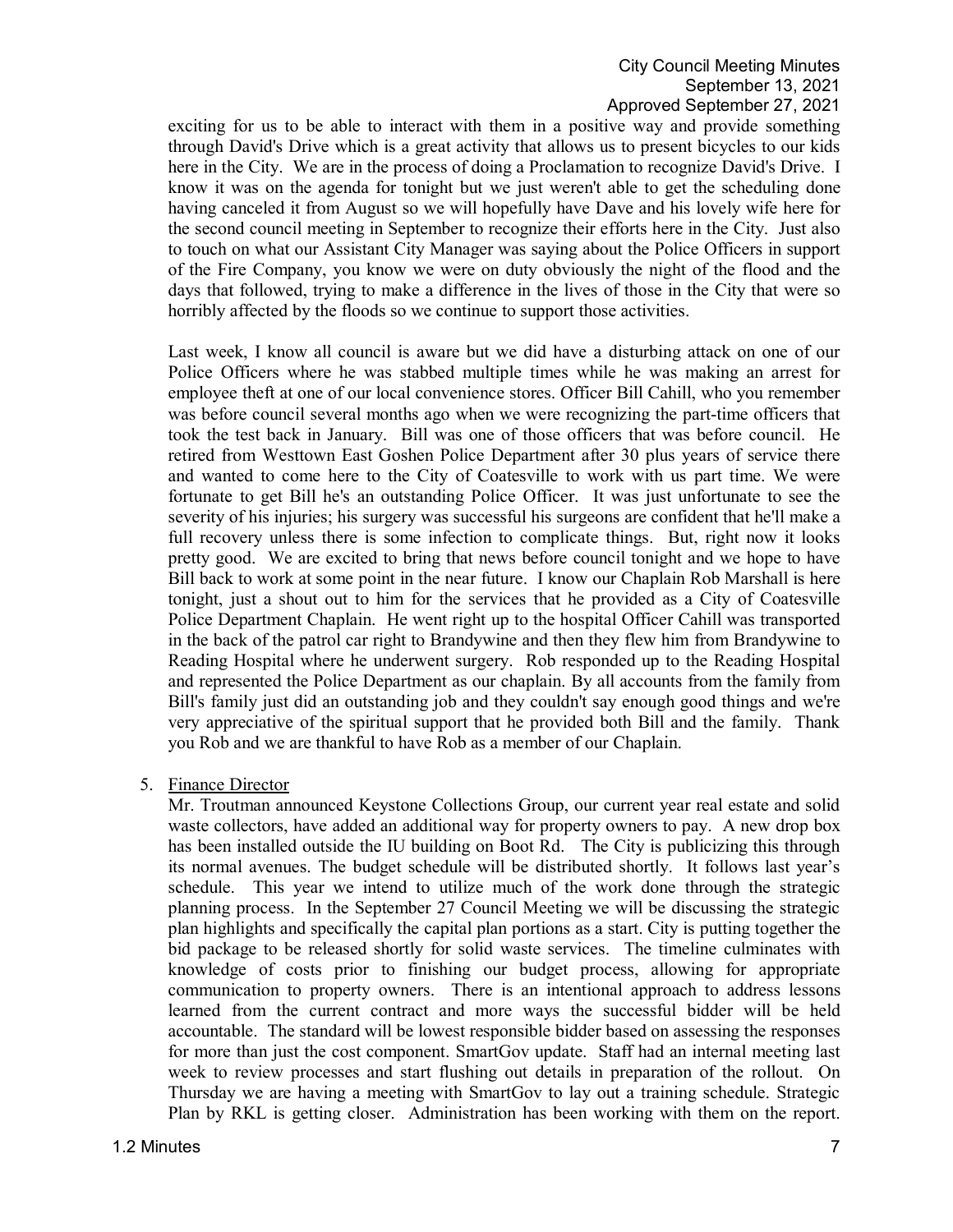We expect they will be ready to present to Council October 11. I don't want to steal any thunder, but there are some really good outcomes expected. Regarding the financials, I refer back to the July presentation where I was unsure of certain critical factors. You don't have the August close in this package, which I will be distributing, but we are able to report on this. Coupled with the July results we have closed the potential budget gap by about \$200,000 from June 30. One of my concerns was the timing on economic recovery for earned income. This was solid for August, one of the four critical months. Also, recall we budgeted the Flats sale this year, which it looks like it will be next year for about \$600,000. Additionally, September is starting out strong. We will have costs, mostly overtime for the water emergency, but also some equipment costs such as raingear for the police and some items for the fire department. Today we received, for August activity, substantial receipts for both delinquent real estate taxes and for property transfers.

President Lavender-Norris asked if the smart gov system will allow Finance and the Codes to communicate through the system or will it still be two separate systems. Mr. Troutman replied it will technically be two separate systems but they will communicate. One of the advantages is we don't have to do double entry right and by that somebody comes to the window, we record it in the cash system and then we send them over to codes and then codes reports it in. Now it could be one point of entry. Ms. Al Amin asked if My Gov will be eliminated. Mr. Troutman replied yes. Vice President Green asked if they will be able to see if someone paid and taxes are delinquent. Mr. Troutman replied yes, if they are delinquent it will be flagged.

President Lavender-Norris asked regarding the Solid waste, it was in our contract that if they missed a pickup they would be penalized. Has that been in effect and it includes the recycling and the trash? They are two separate receptacles. The trash man has come the past three weeks, the recycling truck I have not seen. I don't know if they have the dual truck or what have you but if they're not picking up then either they have to pay the penalty or we pay them less. Mr. Troutman replied yes, you are correct in that contract, and there is a mechanism in place. What I personally know is what was done for August or for the last three weeks, two weeks. I know it's for the docket to be sorted out. I just don't know how many blocks coming around is potentially a problem. It will be a chargeback or we will pay less if problem/issue is not resolved within a 24-hour period. Ms. Al Amin stated it is \$100 per address. Mr. Troutman explained there is a whole list of chargebacks. Ms. Al Amin explained they are no longer separating trash and recycle. If you want and their contract says that they will do such if you want to recycle now, you have to personally take your recycling. They will give you a couple different facilities that you can drop at all. They're putting it all in the same truck and the truck is not so great they said that they're understaffed. Vice President Green stated they denied that when she called that they told me that that's not happening that they did miss recycling but they are still doing the two separate things. They are just not telling the truth. Ms. Al Amin told Mr. Huston because she got some complaint from some residents. Now imagine, this the number one, 90% of recyclable items is newspapers, they were telling our residents and the woman has it on video and I have a copy of it. They are no longer recycling newspapers. They pushed that off on City hall and said it was our fault. Mr. Folks asked because of the way we stand now, if we stay the way we are, will there be an increase in taxes? If we just stay what we're bringing in now at state at course will we be able not to raise taxes? Mr. Troutman replied that is question that I don't want to hedge around because there are sufficient improvements in the plan that can include having to raise taxes immediately but inevitably there is an increase in the 10-year plan. Right now,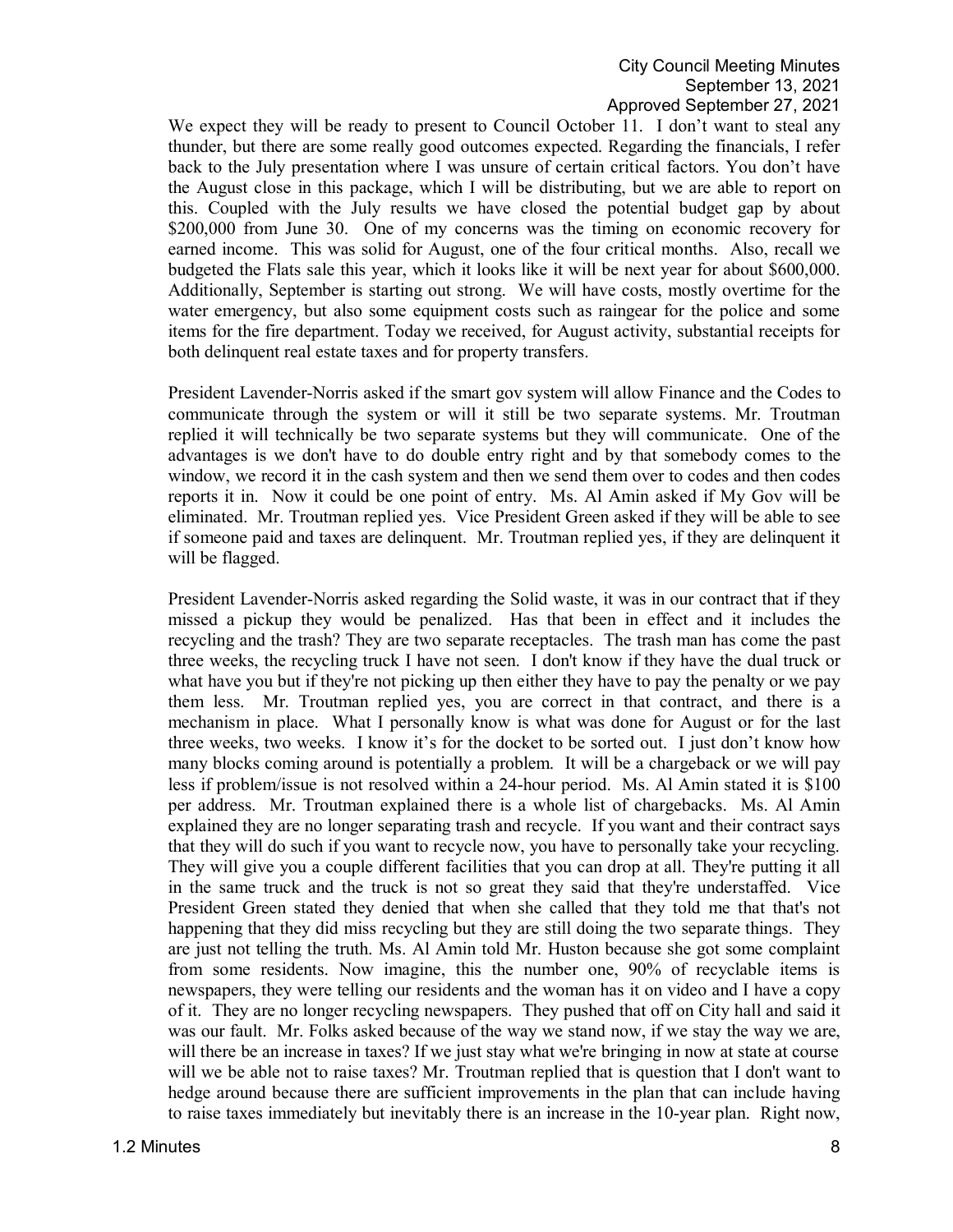if we stay deported and we continue getting these incremental trunks that are helping us and we have the one-time sale for the property then we have some space to work but there will also be some other decisions that will come in that will help us.

#### **Citizens Hearings Non-Agenda Items Only (3 Minutes)**

#### Rob Marshall

Mr. Marshall thanked the volunteers that have come out in the last 10 days. His hope is that when that walkthrough that next one happens that they don't pull up in one spot and stand there and take a couple pictures and go about the way. To know the real impact, talk to the people. It's beyond the physical, there's the mental aspect, there's the spirituality, these people are really hurting so what we need to try to do is not just rebuild the house, we have to try to build the household. He thanked Mr. Logan for helping. He thanked the Chief and Lieutenant and all the Police Officers who kept us safe we were down there each and every day we had instances where people were threatened. The Police force was there to assist. Thank you.

#### Reginald Washington

Mr. Washington stated we have to take care of our infrastructure. The Police Officers are doing a wonderful job here, but when we start accepting bids and different things, can this City handle it? We are down with Police Officers they can't get them in, they come, they go, so how can the town be protected if we're going to start putting up high rises in the Elmwood area and places down on valley road. We are having a problem with being protected with the amount of people that are here now. Then to add 265 units in that area and 15 units here. We have to take a look at the infrastructure first before we can start accepting bids. Do we want to revitalize the City? Yes! But it's how revitalize the City more housing rather than high rises maybe more townhouses rather than high rises. 30 needs to be revitalized. What's here that is going to bring these new people in. There's no entertainment there's no places to go eat or just sit out.

Ms. Al Amin made a motion to close citizens hearings on non-agenda items only; Vice President Green seconded the motion. Motion passed 7-0.

### **Special Events**

### **Council Comments**

Mr. Simpson thanked everyone involved in the cleanup efforts, fellow council people that have been there all the time, I want to say thank you. It's heartwarming to see the community come together. It's good to see that people actually want to come in and do new projects. Other than that, you know I think during rough times, you see that people do really come together and it's exciting to see this Community unified. Thank you

Mr. Folks announced we are 95% down the trash now. Maybe one more dumpster, but we cleaned that place up. It was a joint effort, believe me, it was a ruckus. On September  $26<sup>th</sup>$ , right there on the field down there, Mr. Baxter said we could use his field on September 26<sup>th</sup> at 2:00 pm to hold a prayer vigil. Josh Crans will be bringing in all the pastors and speakers that day. i wanted to bring it not to a park in our City, but right to the homes impacted by it and pray. So, that's what we're going to do. You know, it's hard. I might go ahead and say it, I'm not, I don't know if, I would be here. I think I'm going to step down, like this hurt, hurt me real bad. I thought I wasn't going to cry today,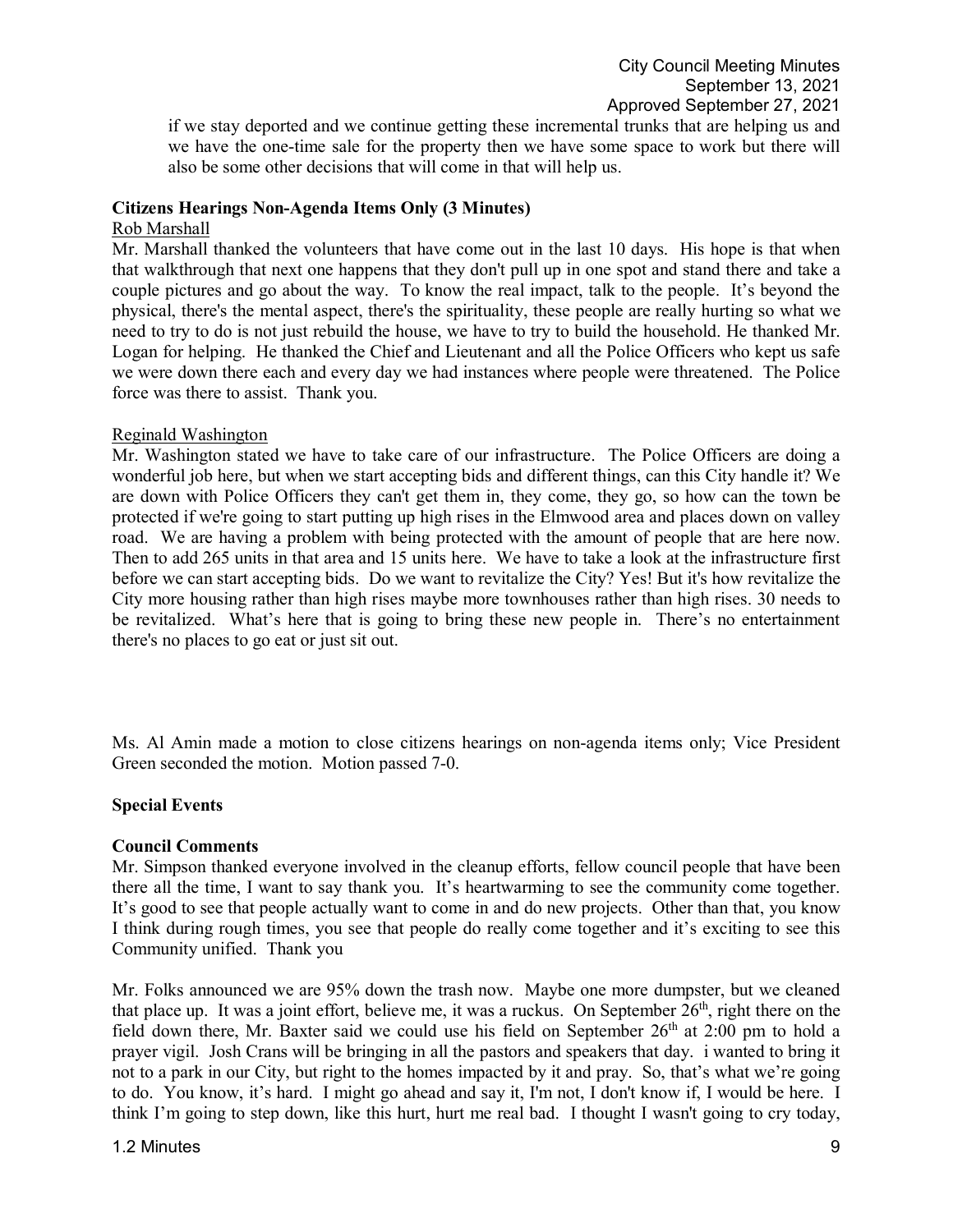but I've been crying since the storm. So, on November 4, 2021, this will be my last day on council, but I'm not going to stop. Thank you

Mrs. Hunt thanked all of her colleagues and our staff for the way everyone has come together to meet the needs of our city and special thanks goes out to those that have really been down in the work zone, cleaning and providing for the needs of the people. Mr. Folks ward got hit real hard. Ms. Green's ward got hit hard and you guys have been there just working and Ms. Al Amin, you're all over the place, you're here, you're there, making sure things are being taken care of, that needs are met and that just shows what we're made of. We are Coatesville, we are strong and we are survivors. I'm just grateful to be among people like you that want to work hard regardless of what it looks like. We work hard to make sure that things come together for those that we represent. Those that come to speak to us, we want you to know, that we hear everything that you're saying and we are citizens just like you. We live in the city just like you, your needs are our needs and we just want to make sure that we take the right steps to make sure things are in place and things are in order. I get excited when I hear about new projects and new things but then I'll also be a little reluctant to push it until I see something happening because, so many times as Mr. Folks interrupted the gentleman to ask him do you have the money to do this because so many times we're presented with projects, presented with ideas and they never come to pass. I do believe we are on the brink of turning. That's right and things are happening, we see it from this end but can't bring it all out yet, but things are happening for us and in and around our city. I want to welcome Mr. Vincent Miles. Pastor Robbie, we thank you for what you did for our Officer, you know, just showing up and praying means so much when families are going through it. It means so much just to know that someone cares. On another note, what are we going to do with these dirt bikes and motorcycles. This morning, I was coming in I had to take my husband to the clinic six o'clock this morning, right there at 82 and First Avenue was a three-wheeler in and out of the cars and then got right there at the intersection did a wheelie and was spinning. All the cars were just like not knowing what to do. I don't know what we can do but there's something that we need to do about these dirt bikes not only for that, but somebody's going to get hurt, somebody's really going to get hurt on one of those bikes. If you can see what we can do about that. In regards to the Officer that was injured and Chief, thank you for your attention to that. I want to thank you all for coming and hanging out with us tonight. Be blessed and come back again.

Councilperson Graves thanked everyone for attending and everyone who is watching on YouTube. I just want to, once again, thank this community for the way that the community has come together to, really help the folks who were impacted by the flood. I've seen mutual aid groups pop up, and you know, all of my colleagues who worked really hard to make sure that they responded to a crisis. Thank everyone so much for that. I do want to thank all the nonprofits and the red cross and everyone who just came together to make all of it come together. I do want to make everyone aware that if you were displaced by flood, if you either think your housing is not viable, if your housing becomes condemned, if you just want to relocate, there is emergency rental assistance program money that can be allocated for relocation. If you are displaced by this flood, please dial 211, and let them know. The processing time is taking long because there's been a lot of people displaced by the flood. Housing organizations have worked around the clock to get people into located housing and into rehousing. So please dial the 211 line and the ask for IRAP funding to be used for relocation and let them know you've been impacted by the flood. Thank you.

Councilwoman Al Amin thanked everyone for coming out. We've had a lot of sadness in the last couple of weeks. So, on a good note, Mr. Miles, we are very glad to have you. I'd like to give a few personal thank you. Thanks for Marshall, thank you so much for all you've done. You two have been down there every day, morning to night along with everyone else. Chief, thank you so much for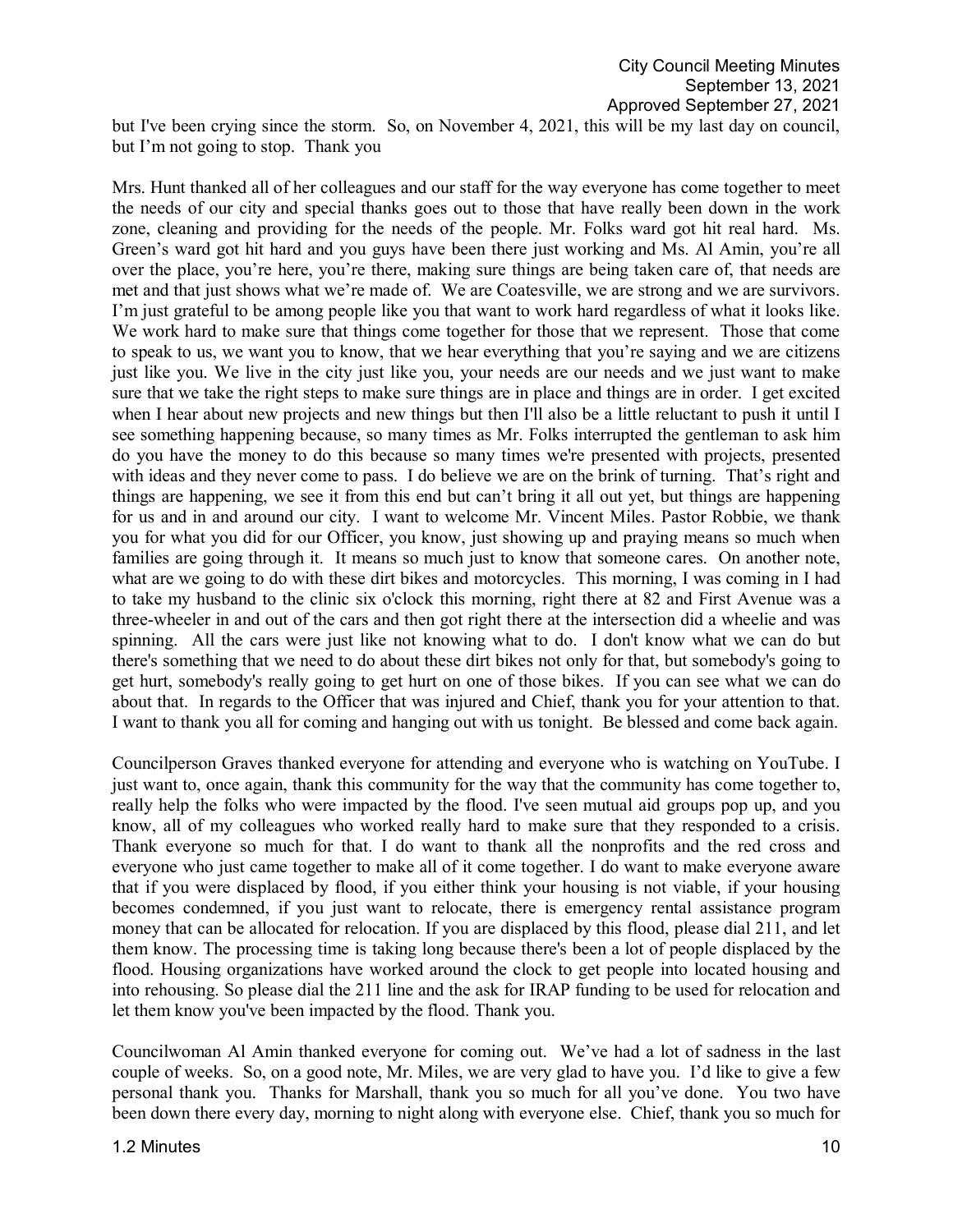the services that your department has rendered. We had a few pretty scary incidents down there and the department came very quickly and handled the matter. Thank you and all your staff members for that.

Mrs. Hunt thank you for helping. Bill Pierce, who is not here I'd like to give a great big thank you to because on the very first night of the flood. He called me and he opened up the Coatesville Senior Center, I have to learn to call it BVAA, and he did not have to do that but he did. The CYWA also opened up as an emergency shelter for the flood victims. Without all of the volunteers where we have gotten so far would not have been possible. People have been so kind and giving their time, donations, clean up, none of it would have been possible without the volunteers. We have an extremely long way to go yet, but with what has been demonstrated in this City. I know that we will get there. Rob, you hit on something that I think is very important so we've been down there and we've watched people have to clean out their houses. It's about their well-being, their mental status, just watching people cry. I mean it is really hard and that's why Mr. Folks is so emotional. I'm gonna call it the way i see it. Council and I are going to work and address that some of those landlords are horrible. To this date, some people have not received any call back. Some landlords have said I'm not fixing anything, some landlords have said do it yourself. Mr. Verwey, I'd like to give a personal thank you to you to our City Solicitor came out of his suit. Yes, he did and put on jeans and sneakers and by the time i saw him he was dirt from head to toe. Thank you to you, because you certainly did not have to do that. Again, thank you to everybody because none of this would have been possible and Carmen, thank you to you because on the night of the flood, I called you and between the CYWA and the emergency shelter. I think we stayed together until 3:30 or 4 a.m. in the morning, so a personal thank you to you. There is still a very long road ahead. The trash issue is being addressed because that's a big issue too with the trash and recycle. Please know that council's working very hard to address these issues and make sure that things are rectified and that our residents get the type of services that they deserve. Thank you everyone and have a good night.

1.2 Minutes **11** Vice President Green thanked the rescue personnel, the fire department. I just want to give them kudos because they were out to after 2:30 in the morning. One lady, she could not walk. She could not do anything. They got her to the Shelter. I want to thank the Board of Directors of the CYWA for opening up the place for them to bring people and sending supplies to the Senior Center. Thank Steve for going to West Chester to pick up the beds that were needed. The Police that were needed that night. It was a sad night. One lady, that they brought into the Senior Center. I've known this lady for most of my life. She has always been a very independent person taking care of her family, never been one to need any type of spiritual services or anything like that. She just recently had gotten a knee replacement and she had no one in common getting her and her daughter and the emergency personnel went and carried her out and brought her daughter to the senior center. She came and she just felt, she didn't know how to feel because she'd never had to use social services, she felt so bad like she did something wrong. God is good, because we've lost no one. Praise the lord in the midst of all of this we lost no one. Its been a very bad struggle but i just think people we're going to come out on top. I tell you when I went to the 911 services the other day and I was sharing with Linda, I was reading the articles and at the time George Bush made the statement that you know they may have bombed our fields or they may have drove planes into our buildings and knocked their buildings down but they can't knock down the American people. The same thing here, like this storm, came in this flood, came in hard but the residents and the people of Coatesville rallied together like never before, like we always do. The amount of volunteers that have been out on Fifth and now on Sixth. It's been wonderful. My house, I didn't get flood into the main portion of my house but my basement got it pretty good. I I thank Donald Folks for just coming by to bring me, some things to assist, you know, I felt as though they got enough going on like that, but they came and bought me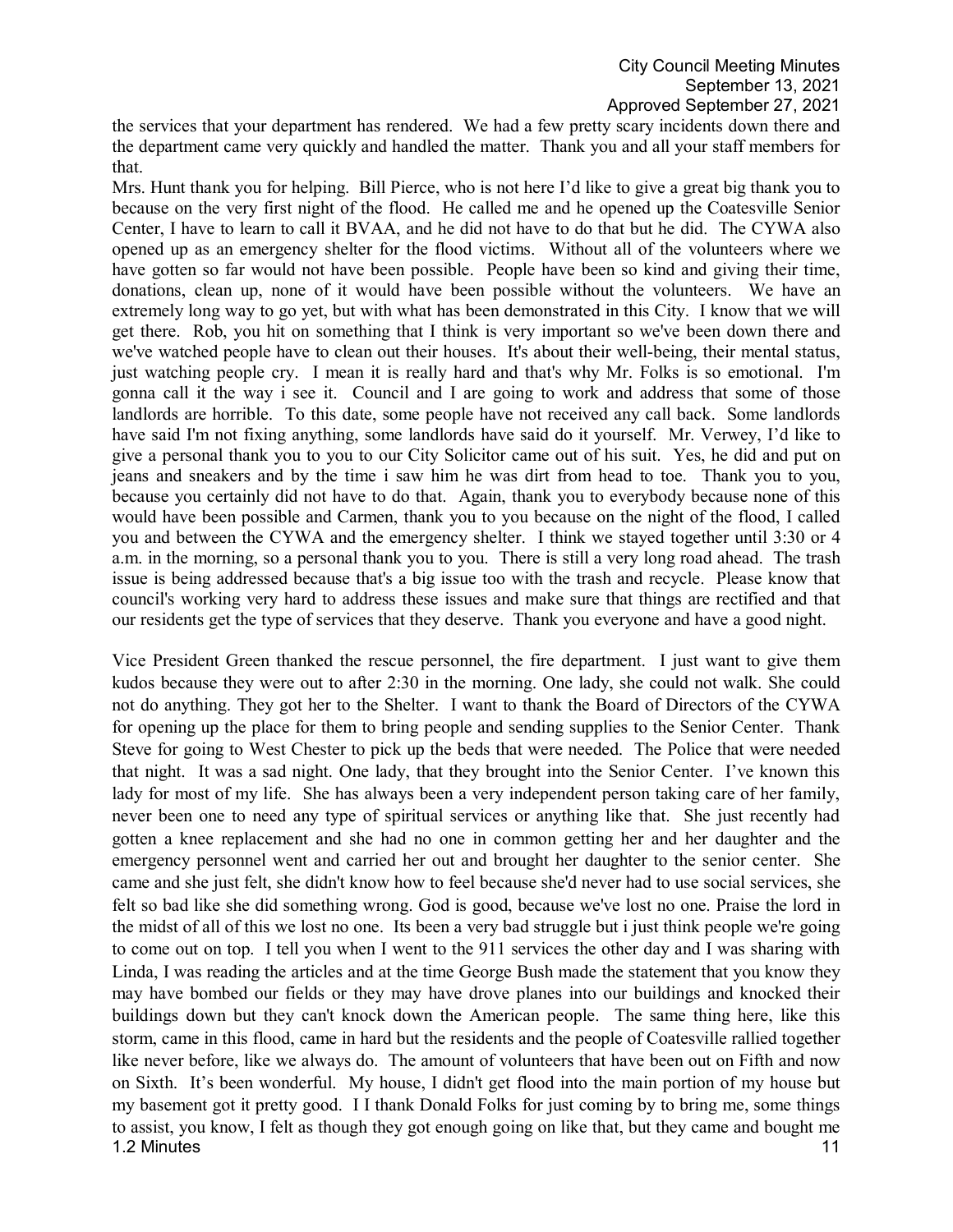### City Council Meeting Minutes September 13, 2021 Approved September 27, 2021

some assistance, you know, to help with the cleanup, but I'd have been there, but you know what I mean? I just thank you and appreciate you because you were having your food bag drive anyway, and then this happened and we've expanded that drive and given out things that they need, you know, counseling participant, some of us putting it out there personally to be at the event that you had, the things, you know, any assistance from us for the things that you needed. We had so many donations, because people have such an outpouring everyone's been donating. I mean, there's so many donations to the point that there wasn't a point you had to stop the government, but now cleaning stuff that they need, there's so much cleaning supplies, things that people need to be able to, because some of them they're 24 that are going to be ready to get back into their home. I'm just grateful, there's a lot of stuff and a lot of things go on, but to build pride, it makes them maybe get to help one another. We began to lend that hand and make sure that the neighbor has what the neighbor needs. Right. And I just want to say, thank you. And you know, all the prayers that have gone up, you know, for everyone, they're so grateful. So thank you everyone for coming out tonight, you know, um, I've got a long way to go, but it's about building up, you know, I'm excited to have you attend them. You know, I've been trying to get you in here, but we got a long way to go, but we got the noble red and black.

President Lavender-Norris thanked everyone for attending the meeting. I echo my colleagues gratitude, Mr. Washington. There's not a lot on Lincoln highway. I totally agree with you, but there are some businesses out there. And I read somewhere where it said, if we're faithful over the little things, that's where we have to be right now, faithful over the little things, support what we have or it'll be gone too. And then there will be absolutely nothing. We're trying to come together. We as council and our staff, we're working diligently to bring businesses into the city. We know about the tax base and the safety. And you know that the businesses, the economic, everything we're aware and we're working on it, believe it or not. You may not see it today, but we definitely crossed the threshold Coatesville is happening. That's why I put out the call with regard to the boards and commissions because Coatesville is happening and it could happen so much work quickly and smoothly if we're all working together. I respect and appreciate your comments. Thank you for coming to the podium and expressing them. But please consider the boards and commissions, become a part of it's different from one side of the table to the other. On this side, we see the backstory. You don't see it. Our encouragement comes from the backstory because we know what's coming. We can't put it out there out front. It's not our place yet. And we don't want to jeopardize any of it. But trust and believe Coatesville is happening. I think about our city. I was at the 911 ceremony and I could not get beyond the three words, love, life and resiliency that speaks to who we are. That speaks to what we do that tells the world Coatesville is happening. We're not going anywhere. We're going to be right here growing together. I also want to acknowledge the school district. I came down on the Friday after the flood. I was down at down Fifth and Maple, Fifth and Olive for some time. But then I left and went over to the Benner building. My God, the donations were over whelming to the extent again that they had to stop taking donations. People were coming and just dropping stuff off and leaving, supporting the community. I know that the school district did an awesome job. And CYI, they worked together collaboratively. It was amazing to see how the outpouring of love was shared amongst the community. Again, in tough times, love, life and resiliency is who we are. And on a lighter note, I would like to acknowledge Lincoln University. They utilizing the Coatesville Area School District football field for their home games. They play on Saturdays at one o'clock. There's no game this weekend, but there will be one on the 25th, come out and support. It's there for us. There are things not grand. And I'm sure like I, myself, I go outside of the city for entertainment or dinner, or what have you, but not all the time. Because the majority of the time I want to support the businesses that are here. I want to encourage them. I want them to know they're not forgotten. And I want them to know. I appreciate them sticking and staying. Cause a lot of them have moved